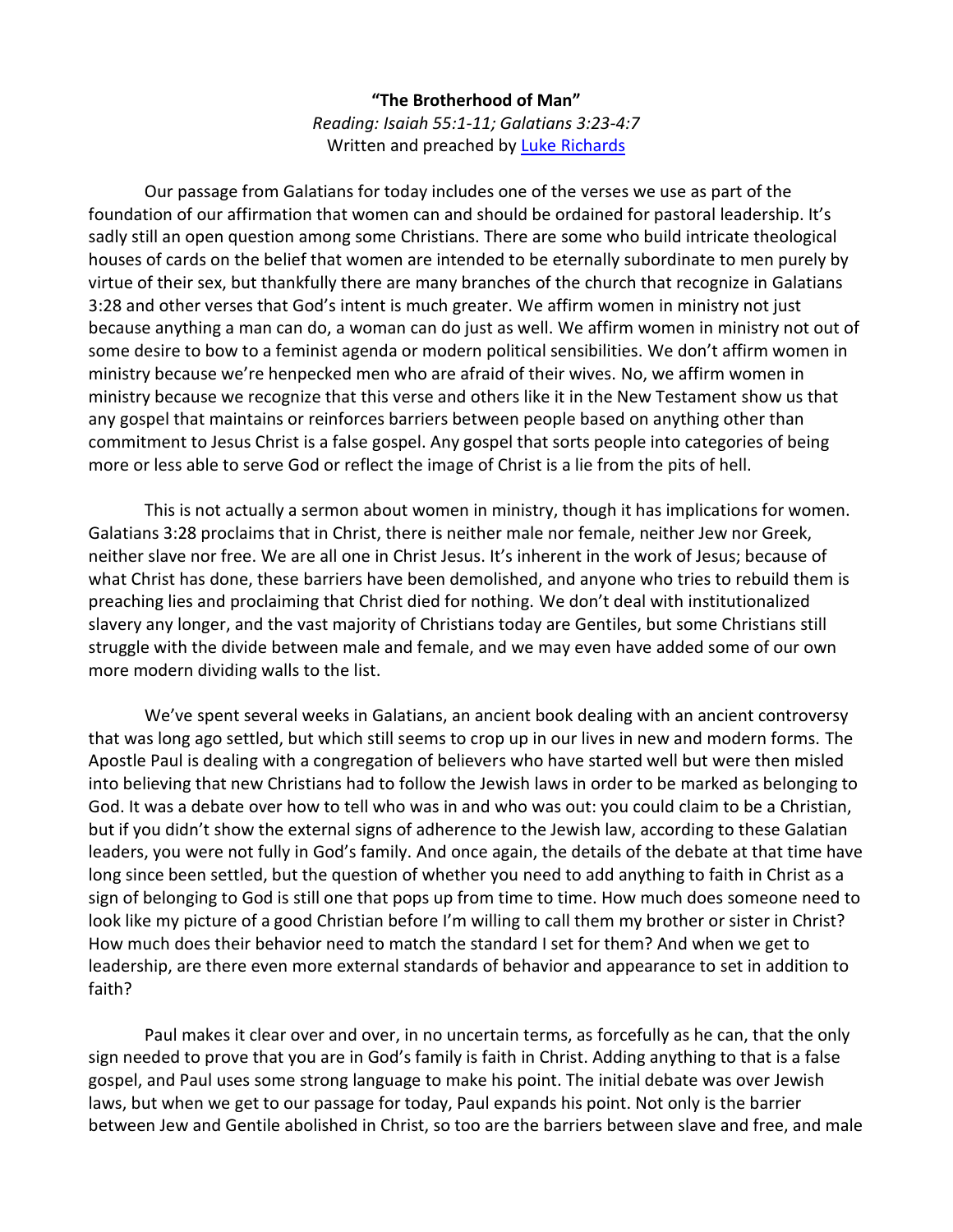and female, and Paul surely implied even more. These are culturally unequal relationships in which one person would be automatically inferior by virtue of their status: in a Jewish culture, Gentiles were automatically second-class, and vice versa. Women were automatically second-class in comparison to men, and of course slaves, even slaves who eventually received their freedom, would never have the position in society that freeborn people had. That's how human society works. That's how it has always worked. Even today, in supposedly democratic societies with universal human rights, some people are more equal than others by virtue of their age, sex, race, wealth, or location. But Paul is saying that everyone who is in Christ is one.

What do you have in common with a person on the other side of the planet, someone who doesn't speak the same language as you, whose skin may be a completely different color, whose notions of culture and family and morality and government may be completely different, whose food and dress and manner of living are unrecognizable to you? Yes, you may be the same species, but who cares? You may have biology in common with all other humans, but what difference does that make? We share a large amount of genetic material with all kinds of animals that we wouldn't be interested in building bridges with. Even the most cursory glance at human history shows that while we are a social species and our societies and cultures are part of what set us apart from most other creatures, we are almost always social only with those like us. If you're not like me – if you don't look like me, or speak my language, or share my culture or my values – then you're not really to be trusted, and you might even be feared and threatened with violence.

History is full of cultures that have existed by building walls to keep others out. We know who we are because we're not like *them*, and we know who *they* are because they're on the other side of some physical or mental border we've set up. And for those who think human society is making progress, it may be true on the whole, but even now we have a presidential candidate who's built his campaign on the promise of building a wall with Mexico, and we've watched as the UK votes to leave the European Union, leading other nations to consider the same thing, while Scotland and Ireland debate leaving the UK. We even hear rumblings from time to time about Texas leaving the United States.

What do Jews and Gentiles have in common? Why should slaves and free people be treated the same? Why should men and women respect one another as equals? Though our world does its best, it so rarely has a satisfactory answer to that question. There are vague notions of the "brotherhood of man," a phrase which itself leaves half of humanity out. "We share a common humanity," some people might say. But what do we have in common? And if I or my family or my nation can get ahead by trampling you or your family or your nation, what do I care about our shared humanity? There's an old saying that "dignity and an empty sack is worth the empty sack;" in the grand scheme of things, the virtue of our shared humanity is only worth the good it can do me.

But here in Galatians, and at the heart of the gospel itself, we see a different way to live. Paul is not just saying that Jews and Gentiles have equal human rights, or that men and women deserve equal pay, or that slaves and free share a common humanity. He's not relying on some vague notion of the brotherhood of man, that we have to say we're all equal only because the alternative is so much worse. He's saying that we are one *in Christ*. He's saying that the call of Christ is open to everyone, that the inheritance of Christ's kingdom is available to all, that the boundaries and walls put up by this world are smashed to pieces in God's family.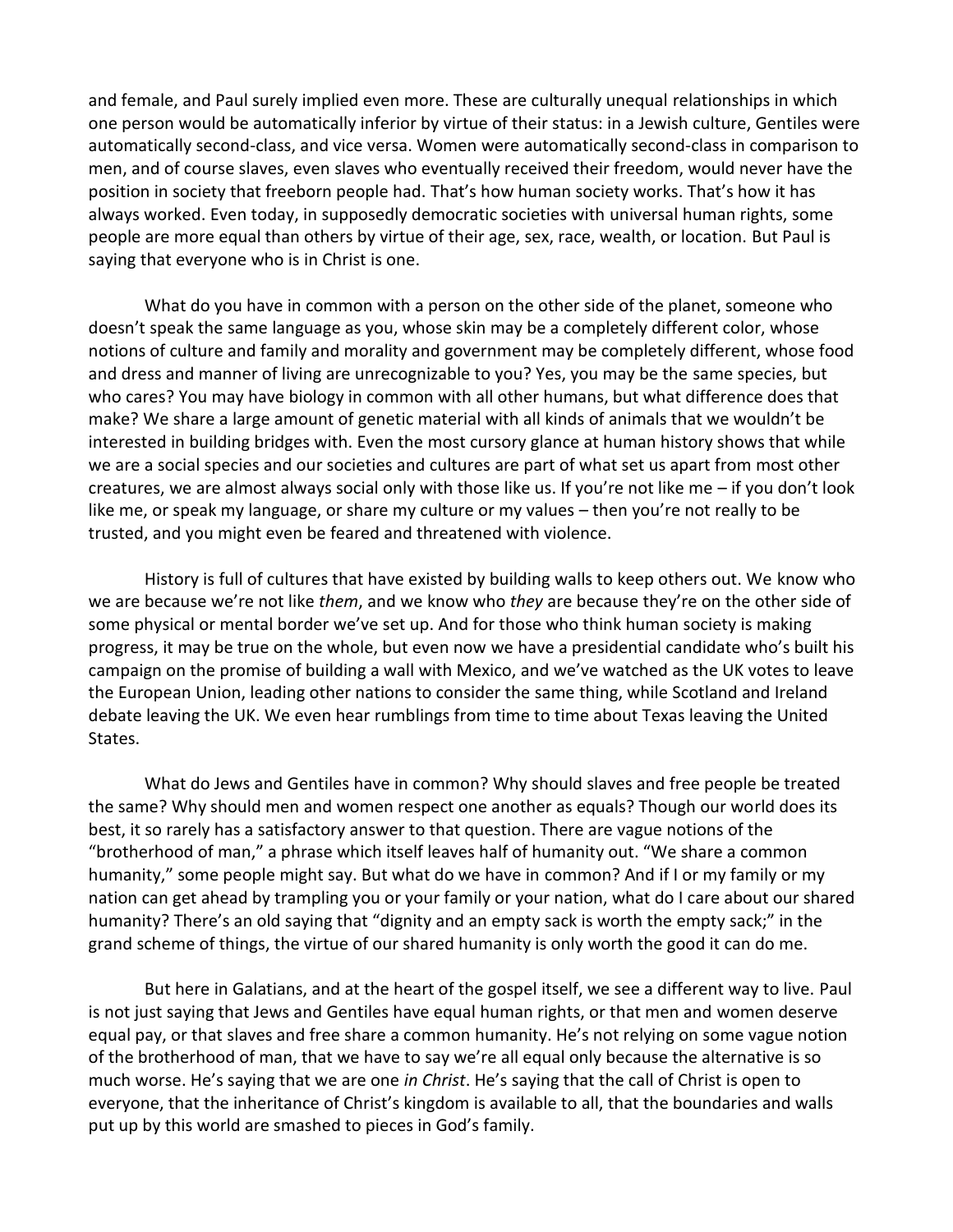And what's more, this has always been God's plan, as long as we're paying attention. This didn't just start with Jesus. We read from Isaiah 55, which comes in the middle of a beautiful section of Isaiah; it's worth reading the chapters before and after it to get the whole beautiful song. We could go back to chapter 53, where Isaiah sings of a suffering servant of the Lord who is crushed, afflicted, and despised. This servant of the Lord is cut off from the land of the living, and yet, Isaiah says, because he poured out his life unto death, God will nevertheless "give him a portion among the great." The song goes on in chapter 54, where the barren woman, who would normally be looked down upon in her society, is called to sing for joy, because "your Maker is your husband," and He will have compassion on her and increase her family. In chapter 56, eunuchs and foreigners, those who would by law be excluded from fully entering into worship of the Lord, are welcomed into God's presence. And in the middle is chapter 55, in the passage we read, where God promises to summon "nations you know not;" the invitation is given to "come, all you who are thirsty, come to the waters." In other words, it has always been God's plan to send out the invitation to bring more and more people into His family, to break down the barriers that divide them, and to make them all His heirs.

Paul describes this as being "clothed" with Christ. Does this mean that we're simply wearing Jesus like a costume, and that we're no better than people outside the church who only pretend to have something in common with other people? Does being clothed in Christ mean nothing more than wearing a cross necklace? Christians are often accused of being hypocrites; is Paul referring to only a surface change, a mask of niceness that hides the nastiness and judgmentalism within? Absolutely not. Being clothed in Christ is far more than a surface change. Ancient baptism in the church often involved a removal of all clothing before baptism, and then after baptism you were clothed with new clothes. It's a visible sign of a much deeper reality. Here in Galatians Paul is using the image of putting on the new clothes of adoption: you're adopted into God's family, and so you dress like you're the heir of His kingdom. Being clothed in Christ is the visible sign of your new status. Paul often spoke of resurrection as being "clothed," and resurrection involves being remade into a new creation, so when he uses this sort of language he's talking about a profound change in your life. It means to live like adopted children and heirs, and our new identity as members of God's family is more defining than anything else.

Maybe we can say that those clothes cover over any other clothes you're wearing, or that you have to take off any other clothes to put on the clothing of Christ. The clothing that identifies you as being male or female, the clothing that identifies our race, the clothing that identifies your social status – all of those things are made irrelevant in God's kingdom.

This means several things for us today. First, don't doubt that you can wear those clothes. Our world loves to tell us what we can and can't do, and who we can and can't be. Our world speaks of democracy and equality while also building systems that oppress and preaching the message that you have to look and act a certain way to fit in. Our world preaches the brotherhood of man without good reasons to back it up, and then lives according to the old ways of pitting one group against the other. But in Christ, Paul says, there is a different way. There is no brotherhood of man, there is only the offer of Jesus for all who will come to wear the clothes of His Father. So no matter who you are, no matter what the world has told you, no matter how you have been sorted, no matter what group you belong to, you are welcome to put on the clothes of Christ. Black, white, male, female, rich, poor, fixed, broken, normal, weird, and on and on: the invitation is for you to come to Christ, to lay your life